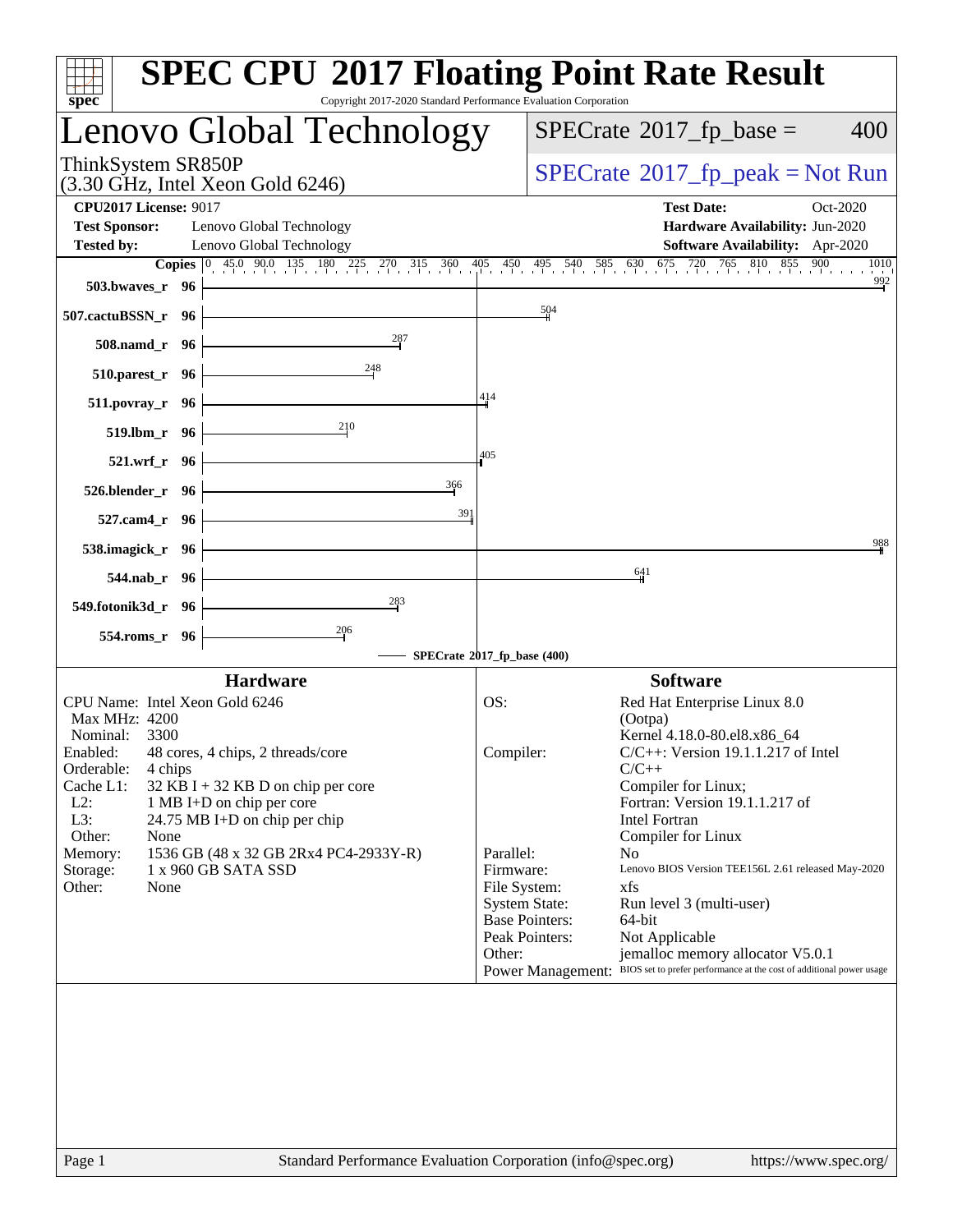

Copyright 2017-2020 Standard Performance Evaluation Corporation

### Lenovo Global Technology

(3.30 GHz, Intel Xeon Gold 6246)

ThinkSystem SR850P<br>  $\begin{array}{c}\n\text{72.30 GHz} \quad \text{Total} \quad \text{Spectr} \\
\text{SPECTate} \quad \text{2017\_fp\_peak} = \text{Not Run} \\
\end{array}$  $SPECTate$ <sup>®</sup>[2017\\_fp\\_base =](http://www.spec.org/auto/cpu2017/Docs/result-fields.html#SPECrate2017fpbase) 400

**[Test Sponsor:](http://www.spec.org/auto/cpu2017/Docs/result-fields.html#TestSponsor)** Lenovo Global Technology **[Hardware Availability:](http://www.spec.org/auto/cpu2017/Docs/result-fields.html#HardwareAvailability)** Jun-2020 **[Tested by:](http://www.spec.org/auto/cpu2017/Docs/result-fields.html#Testedby)** Lenovo Global Technology **[Software Availability:](http://www.spec.org/auto/cpu2017/Docs/result-fields.html#SoftwareAvailability)** Apr-2020

**[CPU2017 License:](http://www.spec.org/auto/cpu2017/Docs/result-fields.html#CPU2017License)** 9017 **[Test Date:](http://www.spec.org/auto/cpu2017/Docs/result-fields.html#TestDate)** Oct-2020

#### **[Results Table](http://www.spec.org/auto/cpu2017/Docs/result-fields.html#ResultsTable)**

|                                                                                                                                                                                                                                                                                                                                                                                                            | <b>Base</b>   |                |       |                | <b>Peak</b> |                |       |               |                |              |                |              |                |              |
|------------------------------------------------------------------------------------------------------------------------------------------------------------------------------------------------------------------------------------------------------------------------------------------------------------------------------------------------------------------------------------------------------------|---------------|----------------|-------|----------------|-------------|----------------|-------|---------------|----------------|--------------|----------------|--------------|----------------|--------------|
| <b>Benchmark</b>                                                                                                                                                                                                                                                                                                                                                                                           | <b>Copies</b> | <b>Seconds</b> | Ratio | <b>Seconds</b> | Ratio       | <b>Seconds</b> | Ratio | <b>Copies</b> | <b>Seconds</b> | <b>Ratio</b> | <b>Seconds</b> | <b>Ratio</b> | <b>Seconds</b> | <b>Ratio</b> |
| 503.bwaves_r                                                                                                                                                                                                                                                                                                                                                                                               | 96            | 970            | 992   | 971            | 992         | 970            | 992   |               |                |              |                |              |                |              |
| 507.cactuBSSN r                                                                                                                                                                                                                                                                                                                                                                                            | 96            | 241            | 504   | 241            | 504         | 242            | 501   |               |                |              |                |              |                |              |
| $508$ .namd $_r$                                                                                                                                                                                                                                                                                                                                                                                           | 96            | 317            | 287   | 318            | 286         | 317            | 287   |               |                |              |                |              |                |              |
| 510.parest_r                                                                                                                                                                                                                                                                                                                                                                                               | 96            | 1010           | 249   | 1012           | 248         | 1013           | 248   |               |                |              |                |              |                |              |
| 511.povray_r                                                                                                                                                                                                                                                                                                                                                                                               | 96            | 543            | 413   | 540            | 415         | 541            | 414   |               |                |              |                |              |                |              |
| 519.lbm r                                                                                                                                                                                                                                                                                                                                                                                                  | 96            | 482            | 210   | 482            | 210         | 482            | 210   |               |                |              |                |              |                |              |
| $521$ .wrf r                                                                                                                                                                                                                                                                                                                                                                                               | 96            | 531            | 405   | 533            | 404         | 529            | 407   |               |                |              |                |              |                |              |
| 526.blender r                                                                                                                                                                                                                                                                                                                                                                                              | 96            | 400            | 366   | 398            | 367         | 400            | 366   |               |                |              |                |              |                |              |
| $527$ .cam $4r$                                                                                                                                                                                                                                                                                                                                                                                            | 96            | 428            | 393   | 430            | 390         | 430            | 391   |               |                |              |                |              |                |              |
| 538.imagick_r                                                                                                                                                                                                                                                                                                                                                                                              | 96            | 242            | 988   | 241            | 990         | 242            | 986   |               |                |              |                |              |                |              |
| $544$ .nab r                                                                                                                                                                                                                                                                                                                                                                                               | 96            | 252            | 641   | 252            | 642         | 254            | 637   |               |                |              |                |              |                |              |
| 549.fotonik3d r                                                                                                                                                                                                                                                                                                                                                                                            | 96            | 1321           | 283   | 1315           | 285         | 1324           | 283   |               |                |              |                |              |                |              |
| $554$ .roms_r                                                                                                                                                                                                                                                                                                                                                                                              | 96            | 740            | 206   | 741            | 206         | 740            | 206   |               |                |              |                |              |                |              |
| $SPECrate*2017_fp\_base =$<br>400                                                                                                                                                                                                                                                                                                                                                                          |               |                |       |                |             |                |       |               |                |              |                |              |                |              |
| $SPECrate^{\circ}2017$ _fp_peak =<br><b>Not Run</b>                                                                                                                                                                                                                                                                                                                                                        |               |                |       |                |             |                |       |               |                |              |                |              |                |              |
| $\cdot$<br><b>All States</b><br>$\mathbf{a}$ , $\mathbf{a}$ , $\mathbf{a}$<br>the company of the company of the company of the company of the company of the company of the company of the company of the company of the company of the company of the company of the company of the company of the company<br>$\mathbf{r}$ and $\mathbf{r}$<br>$\mathbf{r}$<br><b>Contract Contract Contract Contract</b> |               |                |       |                |             |                |       |               |                |              |                |              |                |              |

Results appear in the [order in which they were run](http://www.spec.org/auto/cpu2017/Docs/result-fields.html#RunOrder). Bold underlined text [indicates a median measurement](http://www.spec.org/auto/cpu2017/Docs/result-fields.html#Median).

### **[Compiler Notes](http://www.spec.org/auto/cpu2017/Docs/result-fields.html#CompilerNotes)**

The inconsistent Compiler version information under Compiler Version section is due to a discrepancy in Intel Compiler. The correct version of C/C++ compiler is: Version 19.1.1.217 Build 20200306 Compiler for Linux The correct version of Fortran compiler is: Version 19.1.1.217 Build 20200306 Compiler for Linux

### **[Submit Notes](http://www.spec.org/auto/cpu2017/Docs/result-fields.html#SubmitNotes)**

 The numactl mechanism was used to bind copies to processors. The config file option 'submit' was used to generate numactl commands to bind each copy to a specific processor. For details, please see the config file.

### **[Operating System Notes](http://www.spec.org/auto/cpu2017/Docs/result-fields.html#OperatingSystemNotes)**

Stack size set to unlimited using "ulimit -s unlimited"

### **[Environment Variables Notes](http://www.spec.org/auto/cpu2017/Docs/result-fields.html#EnvironmentVariablesNotes)**

```
Environment variables set by runcpu before the start of the run:
LD_LIBRARY_PATH =
      "/home/cpu2017-1.1.0-ic19.1.1/lib/intel64:/home/cpu2017-1.1.0-ic19.1.1/j
      e5.0.1-64"
MALLOC_CONF = "retain:true"
```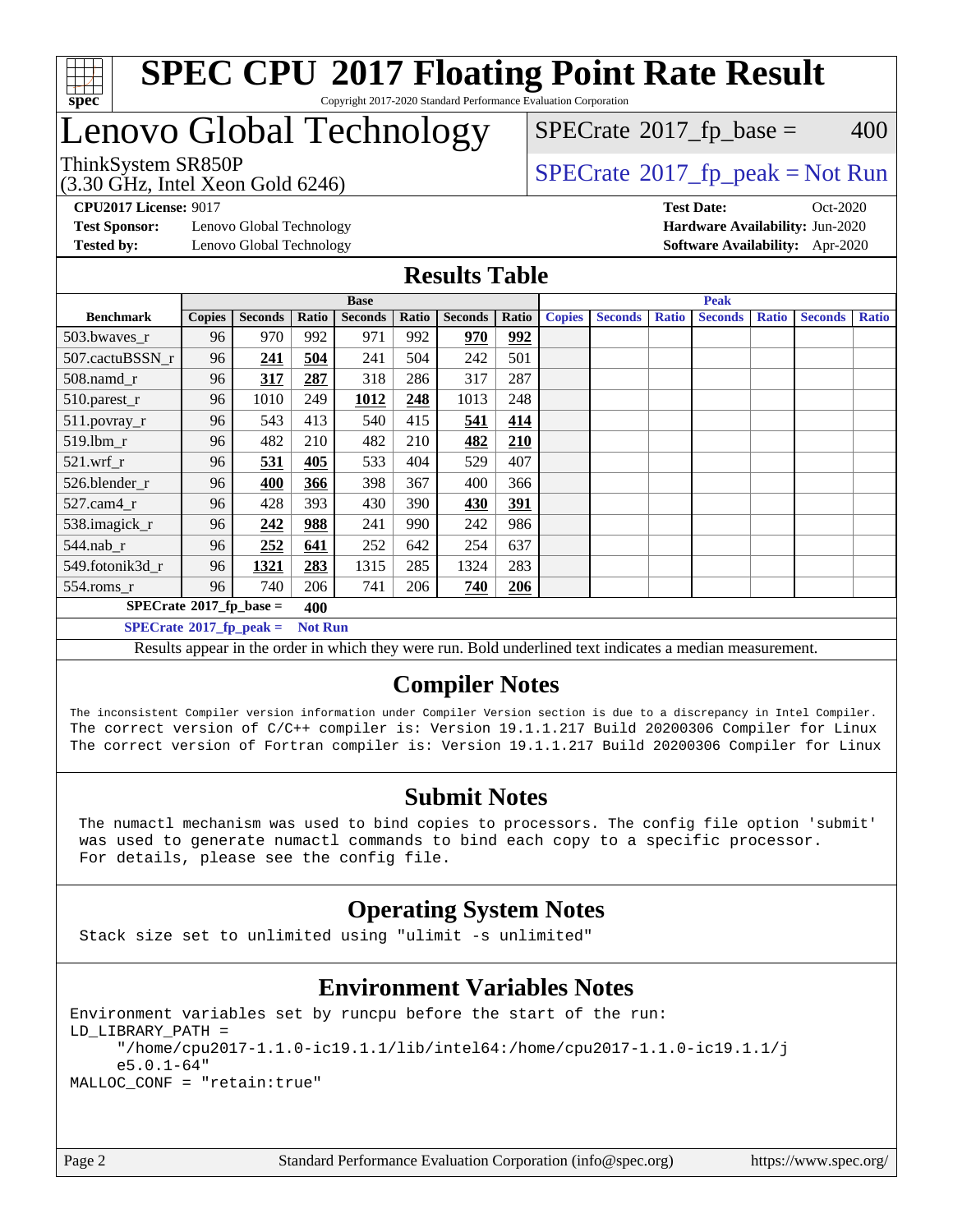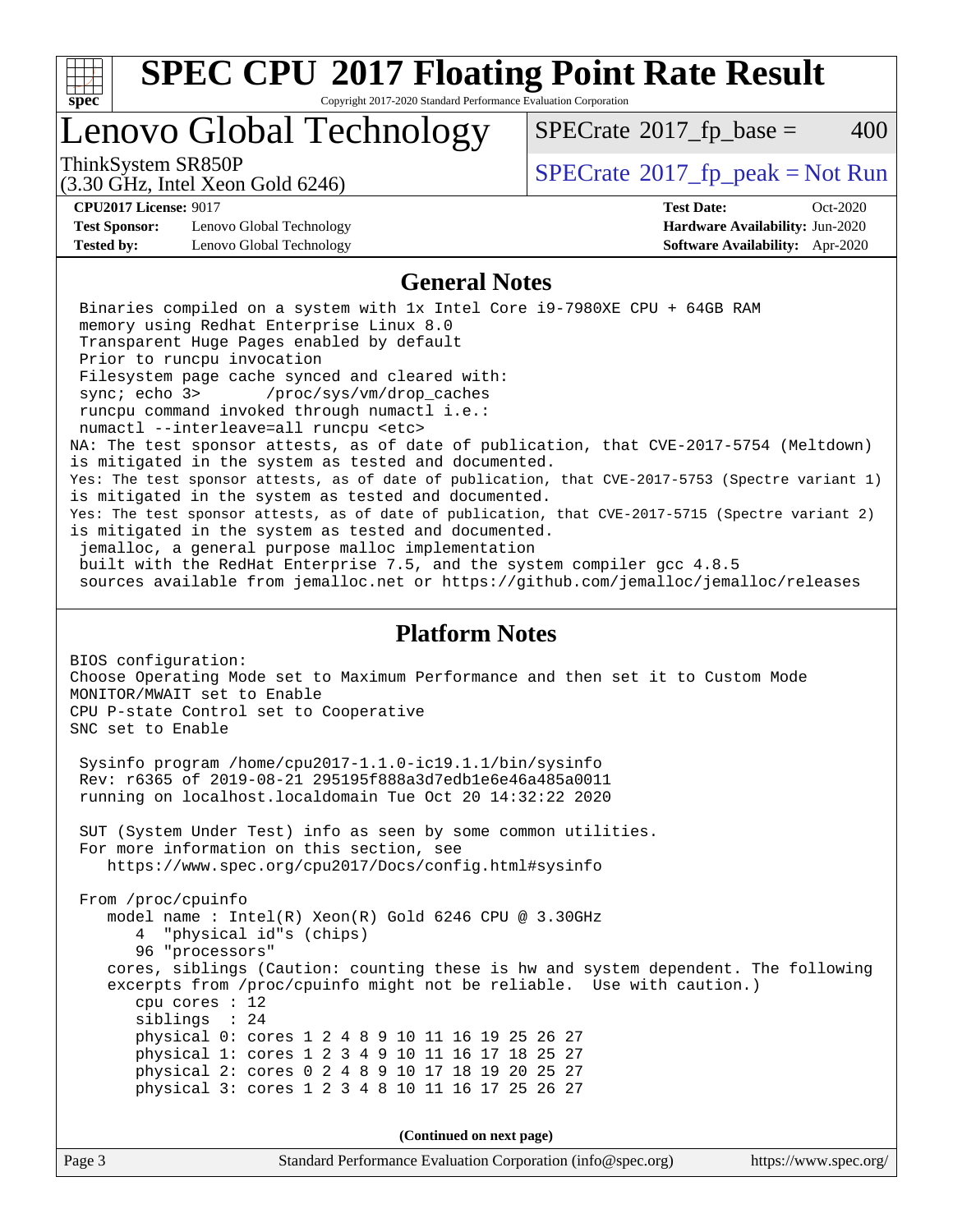

Copyright 2017-2020 Standard Performance Evaluation Corporation

# Lenovo Global Technology

 $SPECTate@2017_fp\_base = 400$ 

(3.30 GHz, Intel Xeon Gold 6246)

ThinkSystem SR850P<br>  $(3.30 \text{ GHz})$  Intel Yeon Gold 6246)<br>  $\boxed{\text{SPECrate}^{\circ}2017\_fp\_peak = Not Run}$  $\boxed{\text{SPECrate}^{\circ}2017\_fp\_peak = Not Run}$  $\boxed{\text{SPECrate}^{\circ}2017\_fp\_peak = Not Run}$ 

**[CPU2017 License:](http://www.spec.org/auto/cpu2017/Docs/result-fields.html#CPU2017License)** 9017 **[Test Date:](http://www.spec.org/auto/cpu2017/Docs/result-fields.html#TestDate)** Oct-2020

**[Test Sponsor:](http://www.spec.org/auto/cpu2017/Docs/result-fields.html#TestSponsor)** Lenovo Global Technology **[Hardware Availability:](http://www.spec.org/auto/cpu2017/Docs/result-fields.html#HardwareAvailability)** Jun-2020 **[Tested by:](http://www.spec.org/auto/cpu2017/Docs/result-fields.html#Testedby)** Lenovo Global Technology **[Software Availability:](http://www.spec.org/auto/cpu2017/Docs/result-fields.html#SoftwareAvailability)** Apr-2020

#### **[Platform Notes \(Continued\)](http://www.spec.org/auto/cpu2017/Docs/result-fields.html#PlatformNotes)**

| From 1scpu:                 |                                                                                      |
|-----------------------------|--------------------------------------------------------------------------------------|
| Architecture:               | x86 64                                                                               |
| $CPU$ op-mode( $s$ ):       | $32$ -bit, $64$ -bit                                                                 |
| Byte Order:                 | Little Endian                                                                        |
| CPU(s):                     | 96                                                                                   |
| On-line CPU(s) list: $0-95$ |                                                                                      |
| Thread( $s$ ) per core:     | 2                                                                                    |
| $Core(s)$ per socket:       | 12                                                                                   |
| Socket(s):                  | 4                                                                                    |
| NUMA $node(s):$             | 8                                                                                    |
| Vendor ID:                  | GenuineIntel                                                                         |
| CPU family:                 | 6                                                                                    |
| Model:                      | 85                                                                                   |
| Model name:                 | $Intel(R)$ Xeon $(R)$ Gold 6246 CPU @ 3.30GHz                                        |
| Stepping:                   | 7                                                                                    |
| CPU MHz:                    | 2121.094                                                                             |
| $CPU$ max $MHz$ :           | 4200.0000                                                                            |
|                             |                                                                                      |
| CPU min MHz:                | 1200.0000                                                                            |
| BogoMIPS:                   | 6600.00                                                                              |
| Virtualization:             | $VT - x$                                                                             |
| L1d cache:                  | 32K                                                                                  |
| Lli cache:                  | 32K                                                                                  |
| L2 cache:                   | 1024K                                                                                |
| L3 cache:                   | 25344K                                                                               |
| NUMA $node0$ $CPU(s):$      | $0, 1, 3, 4, 7, 9, 48, 49, 51, 52, 55, 57$                                           |
| NUMA $node1$ $CPU(s)$ :     | 2, 5, 6, 8, 10, 11, 50, 53, 54, 56, 58, 59                                           |
| NUMA $node2$ $CPU(s):$      | 12, 13, 16, 19, 20, 22, 60, 61, 64, 67, 68, 70                                       |
| NUMA node3 CPU(s):          | 14, 15, 17, 18, 21, 23, 62, 63, 65, 66, 69, 71                                       |
| NUMA $node4$ $CPU(s)$ :     | 24, 25, 27, 28, 30, 34, 72, 73, 75, 76, 78, 82                                       |
| NUMA $node5$ $CPU(s):$      | 26, 29, 31-33, 35, 74, 77, 79-81, 83                                                 |
| NUMA $node6$ $CPU(s):$      | 36, 37, 40, 43-45, 84, 85, 88, 91-93                                                 |
| NUMA $node7$ CPU $(s)$ :    | 38, 39, 41, 42, 46, 47, 86, 87, 89, 90, 94, 95                                       |
| Flaqs:                      | fpu vme de pse tsc msr pae mce cx8 apic sep mtrr pge mca cmov                        |
|                             | pat pse36 clflush dts acpi mmx fxsr sse sse2 ss ht tm pbe syscall nx pdpe1qb rdtscp  |
|                             | lm constant_tsc art arch_perfmon pebs bts rep_good nopl xtopology nonstop_tsc cpuid  |
|                             | aperfmperf pni pclmulqdq dtes64 monitor ds_cpl vmx smx est tm2 ssse3 sdbg fma cx16   |
|                             | xtpr pdcm pcid dca sse4_1 sse4_2 x2apic movbe popcnt tsc_deadline_timer aes xsave    |
|                             | avx f16c rdrand lahf_lm abm 3dnowprefetch cpuid_fault epb cat_13 cdp_13              |
|                             | invpcid_single intel_ppin ssbd mba ibrs ibpb stibp ibrs_enhanced tpr_shadow vnmi     |
|                             | flexpriority ept vpid fsgsbase tsc_adjust bmil hle avx2 smep bmi2 erms invpcid rtm   |
|                             | cqm mpx rdt_a avx512f avx512dq rdseed adx smap clflushopt clwb intel_pt avx512cd     |
|                             | avx512bw avx512vl xsaveopt xsavec xgetbvl xsaves cqm_llc cqm_occup_llc cqm_mbm_total |
|                             | cqm_mbm_local dtherm ida arat pln pts hwp hwp_act_window hwp_epp hwp_pkg_req pku     |
|                             | ospke avx512_vnni flush_l1d arch_capabilities                                        |
|                             |                                                                                      |
| /proc/cpuinfo cache data    |                                                                                      |
|                             |                                                                                      |

**(Continued on next page)**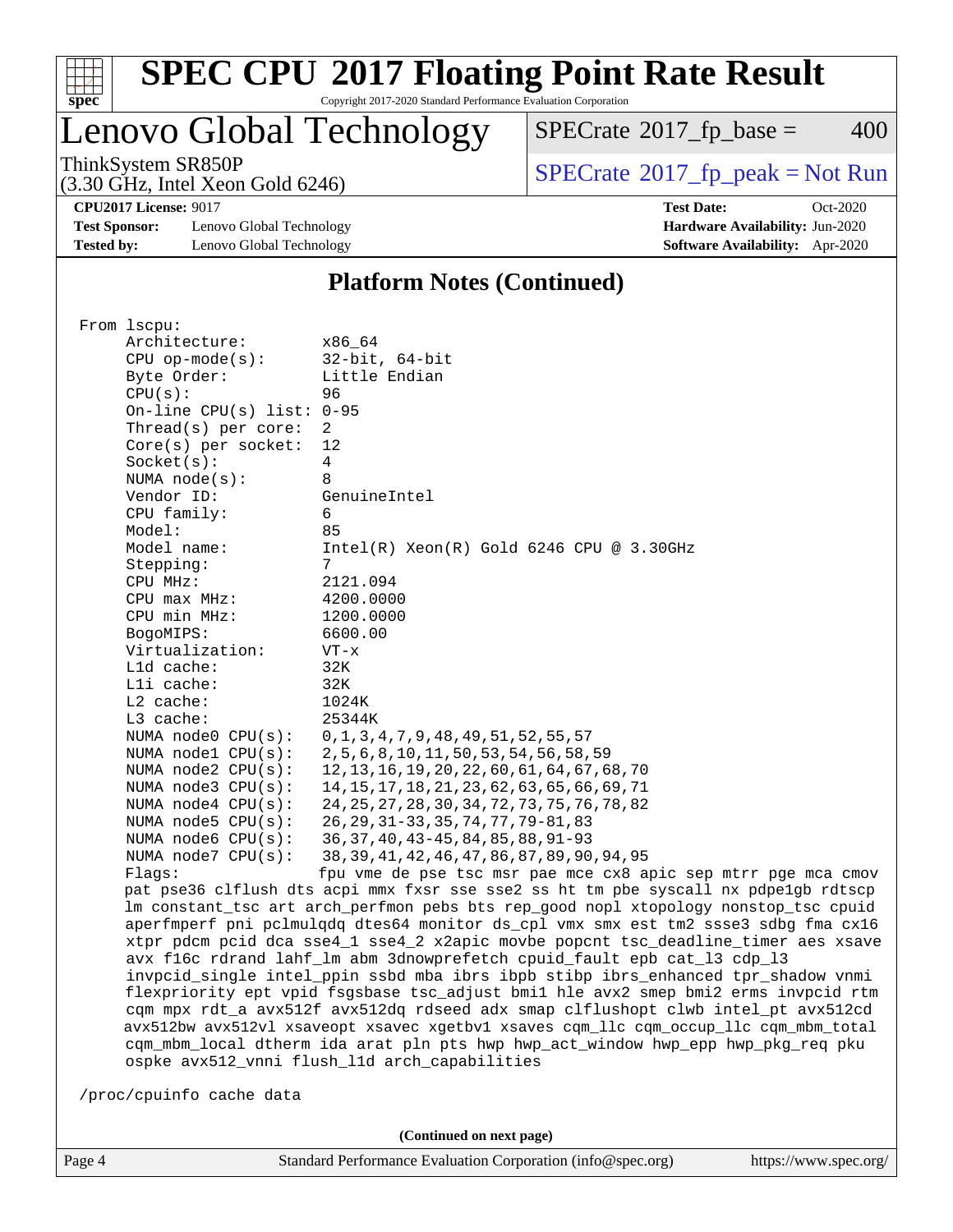

Copyright 2017-2020 Standard Performance Evaluation Corporation

### Lenovo Global Technology

 $SPECTate$ <sup>®</sup>[2017\\_fp\\_base =](http://www.spec.org/auto/cpu2017/Docs/result-fields.html#SPECrate2017fpbase) 400

(3.30 GHz, Intel Xeon Gold 6246)

ThinkSystem SR850P<br>(3.30 GHz, Intel Xeon Gold 6246) [SPECrate](http://www.spec.org/auto/cpu2017/Docs/result-fields.html#SPECrate2017fppeak)®[2017\\_fp\\_peak = N](http://www.spec.org/auto/cpu2017/Docs/result-fields.html#SPECrate2017fppeak)ot Run

**[CPU2017 License:](http://www.spec.org/auto/cpu2017/Docs/result-fields.html#CPU2017License)** 9017 **[Test Date:](http://www.spec.org/auto/cpu2017/Docs/result-fields.html#TestDate)** Oct-2020

**[Test Sponsor:](http://www.spec.org/auto/cpu2017/Docs/result-fields.html#TestSponsor)** Lenovo Global Technology **[Hardware Availability:](http://www.spec.org/auto/cpu2017/Docs/result-fields.html#HardwareAvailability)** Jun-2020 **[Tested by:](http://www.spec.org/auto/cpu2017/Docs/result-fields.html#Testedby)** Lenovo Global Technology **[Software Availability:](http://www.spec.org/auto/cpu2017/Docs/result-fields.html#SoftwareAvailability)** Apr-2020

#### **[Platform Notes \(Continued\)](http://www.spec.org/auto/cpu2017/Docs/result-fields.html#PlatformNotes)**

cache size : 25344 KB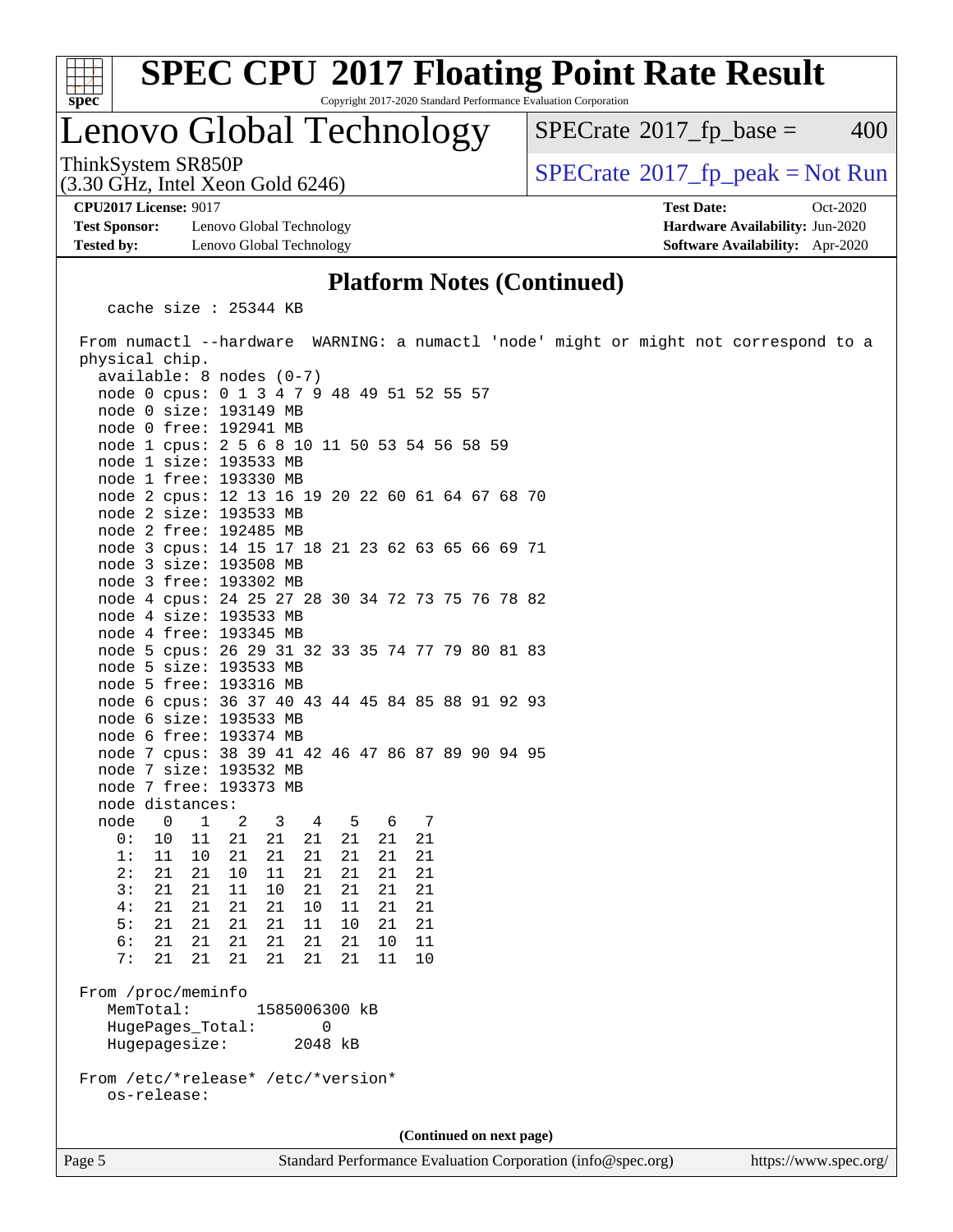

Lenovo Global Technology

 $SPECTate$ <sup>®</sup>[2017\\_fp\\_base =](http://www.spec.org/auto/cpu2017/Docs/result-fields.html#SPECrate2017fpbase) 400

(3.30 GHz, Intel Xeon Gold 6246)

ThinkSystem SR850P<br>  $SPECTI<sub>2</sub>120 CI<sub>2</sub>1215  
(2, 20 CI<sub>2</sub>1215  
(3, 20 CI<sub>2</sub>1215)$ 

**[Test Sponsor:](http://www.spec.org/auto/cpu2017/Docs/result-fields.html#TestSponsor)** Lenovo Global Technology **[Hardware Availability:](http://www.spec.org/auto/cpu2017/Docs/result-fields.html#HardwareAvailability)** Jun-2020 **[Tested by:](http://www.spec.org/auto/cpu2017/Docs/result-fields.html#Testedby)** Lenovo Global Technology **[Software Availability:](http://www.spec.org/auto/cpu2017/Docs/result-fields.html#SoftwareAvailability)** Apr-2020

**[CPU2017 License:](http://www.spec.org/auto/cpu2017/Docs/result-fields.html#CPU2017License)** 9017 **[Test Date:](http://www.spec.org/auto/cpu2017/Docs/result-fields.html#TestDate)** Oct-2020

#### **[Platform Notes \(Continued\)](http://www.spec.org/auto/cpu2017/Docs/result-fields.html#PlatformNotes)**

 NAME="Red Hat Enterprise Linux" VERSION="8.0 (Ootpa)" ID="rhel" ID\_LIKE="fedora" VERSION\_ID="8.0" PLATFORM\_ID="platform:el8" PRETTY\_NAME="Red Hat Enterprise Linux 8.0 (Ootpa)" ANSI\_COLOR="0;31" redhat-release: Red Hat Enterprise Linux release 8.0 (Ootpa) system-release: Red Hat Enterprise Linux release 8.0 (Ootpa) system-release-cpe: cpe:/o:redhat:enterprise\_linux:8.0:ga uname -a: Linux localhost.localdomain 4.18.0-80.el8.x86\_64 #1 SMP Wed Mar 13 12:02:46 UTC 2019 x86\_64 x86\_64 x86\_64 GNU/Linux Kernel self-reported vulnerability status: CVE-2018-3620 (L1 Terminal Fault): Not affected<br>Microarchitectural Data Sampling: No status reported Microarchitectural Data Sampling: CVE-2017-5754 (Meltdown): Not affected CVE-2018-3639 (Speculative Store Bypass): Mitigation: Speculative Store Bypass disabled via prctl and seccomp CVE-2017-5753 (Spectre variant 1): Mitigation: \_\_user pointer sanitization CVE-2017-5715 (Spectre variant 2): Mitigation: Enhanced IBRS, IBPB: conditional, RSB filling run-level 3 Oct 20 14:30 SPEC is set to: /home/cpu2017-1.1.0-ic19.1.1 Filesystem Type Size Used Avail Use% Mounted on /dev/sda4 xfs 839G 22G 817G 3% /home From /sys/devices/virtual/dmi/id BIOS: Lenovo -[TEE156L-2.61]- 05/20/2020 Vendor: Lenovo Product: ThinkSystem SR850P -[7D2HCTO1WW]- Product Family: ThinkSystem Serial: 1234567890 Additional information from dmidecode follows. WARNING: Use caution when you interpret this section. The 'dmidecode' program reads system data which is "intended to allow hardware to be accurately determined", but the intent may not be met, as there are frequent changes to hardware, firmware, and the "DMTF SMBIOS" standard. Memory: 48x Samsung M393A4K40CB2-CVF 32 GB 2 rank 2933

**(Continued on next page)**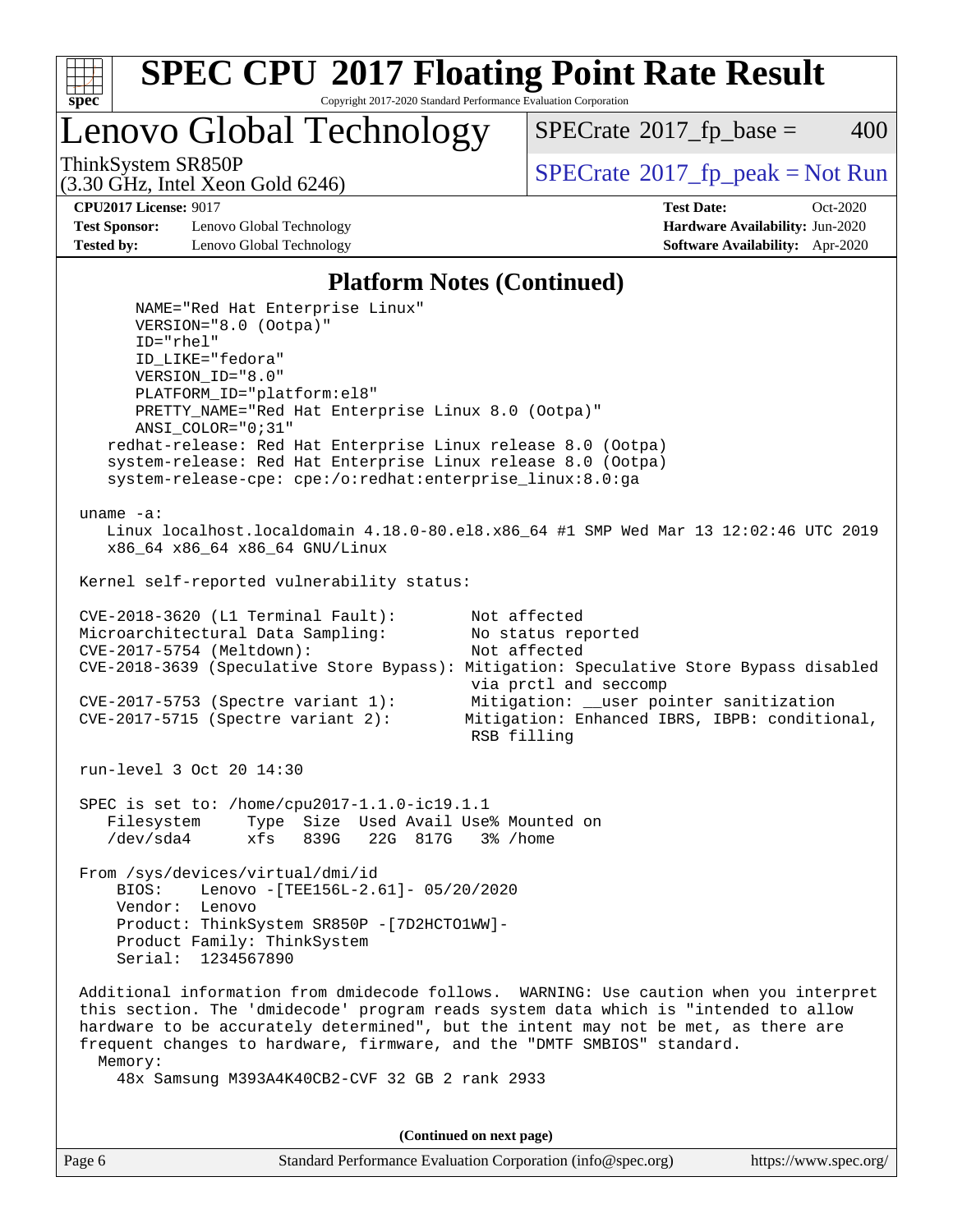

Copyright 2017-2020 Standard Performance Evaluation Corporation

### Lenovo Global Technology

 $SPECTate@2017_fp\_base = 400$ 

(3.30 GHz, Intel Xeon Gold 6246)

ThinkSystem SR850P<br>  $(3.30 \text{ GHz})$  Intel Yeon Gold 6246)<br>  $\boxed{\text{SPECrate}^{\circ}2017\_fp\_peak = Not Run}$  $\boxed{\text{SPECrate}^{\circ}2017\_fp\_peak = Not Run}$  $\boxed{\text{SPECrate}^{\circ}2017\_fp\_peak = Not Run}$ 

**[Test Sponsor:](http://www.spec.org/auto/cpu2017/Docs/result-fields.html#TestSponsor)** Lenovo Global Technology **[Hardware Availability:](http://www.spec.org/auto/cpu2017/Docs/result-fields.html#HardwareAvailability)** Jun-2020 **[Tested by:](http://www.spec.org/auto/cpu2017/Docs/result-fields.html#Testedby)** Lenovo Global Technology **[Software Availability:](http://www.spec.org/auto/cpu2017/Docs/result-fields.html#SoftwareAvailability)** Apr-2020

**[CPU2017 License:](http://www.spec.org/auto/cpu2017/Docs/result-fields.html#CPU2017License)** 9017 **[Test Date:](http://www.spec.org/auto/cpu2017/Docs/result-fields.html#TestDate)** Oct-2020

#### **[Platform Notes \(Continued\)](http://www.spec.org/auto/cpu2017/Docs/result-fields.html#PlatformNotes)**

(End of data from sysinfo program)

### **[Compiler Version Notes](http://www.spec.org/auto/cpu2017/Docs/result-fields.html#CompilerVersionNotes)**

| ====================                             | =============<br>======================                                                                                                                                                                                                                                                                                                                                                                                                                                                          |                       |  |  |
|--------------------------------------------------|--------------------------------------------------------------------------------------------------------------------------------------------------------------------------------------------------------------------------------------------------------------------------------------------------------------------------------------------------------------------------------------------------------------------------------------------------------------------------------------------------|-----------------------|--|--|
| C                                                | 519.1bm_r(base) 538.imagick_r(base) 544.nab_r(base)                                                                                                                                                                                                                                                                                                                                                                                                                                              |                       |  |  |
| NextGen Build 20200304                           | Intel(R) C Compiler for applications running on $Intel(R) 64$ , Version 2021.1<br>Copyright (C) 1985-2020 Intel Corporation. All rights reserved.                                                                                                                                                                                                                                                                                                                                                |                       |  |  |
|                                                  |                                                                                                                                                                                                                                                                                                                                                                                                                                                                                                  |                       |  |  |
|                                                  |                                                                                                                                                                                                                                                                                                                                                                                                                                                                                                  |                       |  |  |
| $C++$                                            | $508.namd_r(base) 510.parest_r(base)$                                                                                                                                                                                                                                                                                                                                                                                                                                                            |                       |  |  |
| NextGen Build 20200304                           | Intel(R) $C++$ Compiler for applications running on Intel(R) 64, Version 2021.1<br>Copyright (C) 1985-2020 Intel Corporation. All rights reserved.                                                                                                                                                                                                                                                                                                                                               |                       |  |  |
| $C++$ , $C$                                      | 511.povray_r(base) 526.blender_r(base)                                                                                                                                                                                                                                                                                                                                                                                                                                                           |                       |  |  |
| NextGen Build 20200304<br>NextGen Build 20200304 | Intel(R) C++ Compiler for applications running on Intel(R) $64$ , Version 2021.1<br>Copyright (C) 1985-2020 Intel Corporation. All rights reserved.<br>Intel(R) C Compiler for applications running on Intel(R) 64, Version 2021.1<br>Copyright (C) 1985-2020 Intel Corporation. All rights reserved.                                                                                                                                                                                            |                       |  |  |
|                                                  | $C_{++}$ , C, Fortran   507.cactuBSSN $r(base)$                                                                                                                                                                                                                                                                                                                                                                                                                                                  |                       |  |  |
| NextGen Build 20200304<br>NextGen Build 20200304 | Intel(R) $C++$ Compiler for applications running on Intel(R) 64, Version 2021.1<br>Copyright (C) 1985-2020 Intel Corporation. All rights reserved.<br>Intel(R) C Compiler for applications running on Intel(R) 64, Version 2021.1<br>Copyright (C) 1985-2020 Intel Corporation. All rights reserved.<br>$Intel(R)$ Fortran Intel(R) 64 Compiler for applications running on Intel(R)<br>64, Version 19.1.1.217 Build 20200306<br>Copyright (C) 1985-2020 Intel Corporation. All rights reserved. |                       |  |  |
|                                                  |                                                                                                                                                                                                                                                                                                                                                                                                                                                                                                  |                       |  |  |
| (Continued on next page)                         |                                                                                                                                                                                                                                                                                                                                                                                                                                                                                                  |                       |  |  |
| Page 7                                           | Standard Performance Evaluation Corporation (info@spec.org)                                                                                                                                                                                                                                                                                                                                                                                                                                      | https://www.spec.org/ |  |  |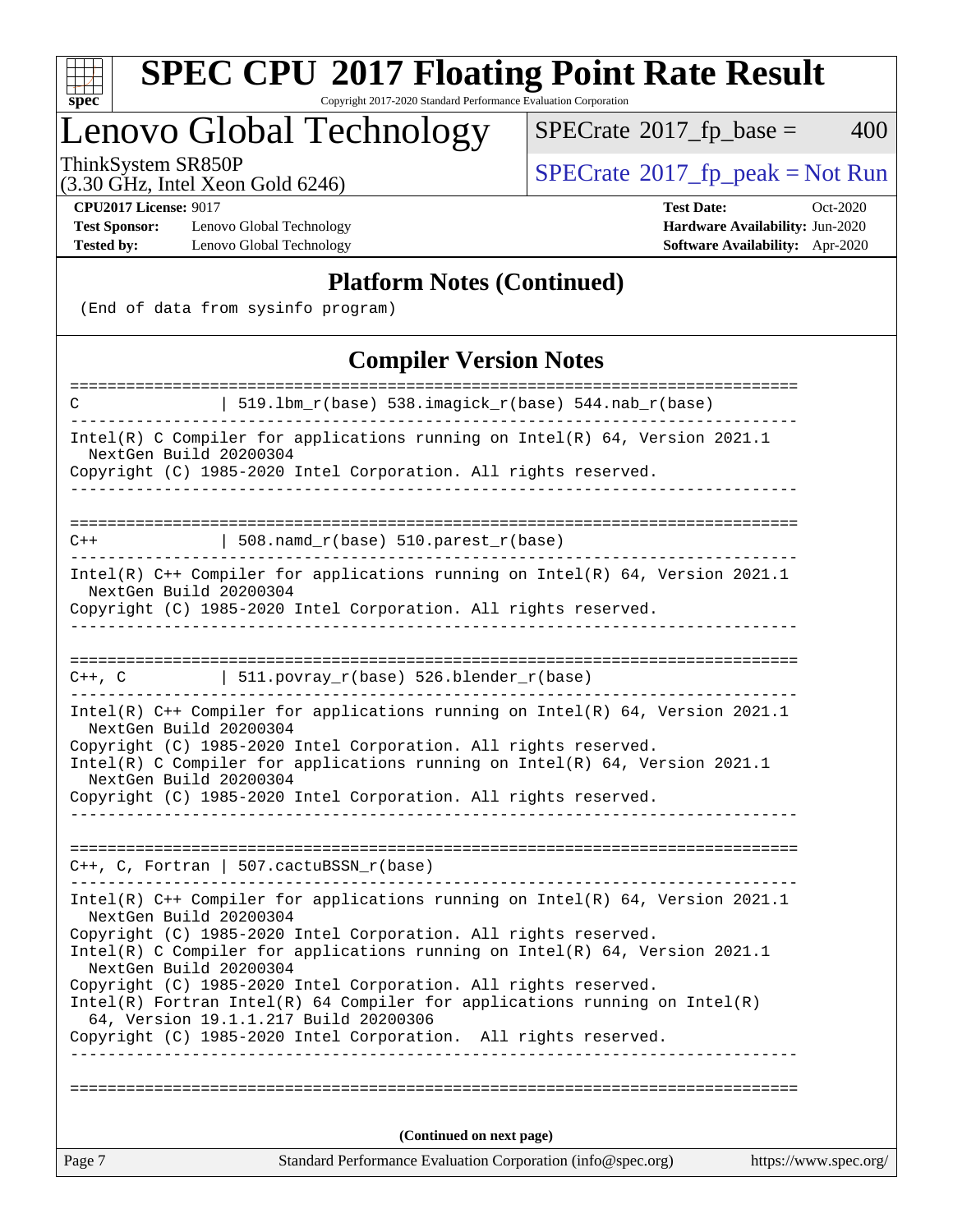

## Lenovo Global Technology

 $SPECTate@2017_fp\_base = 400$ 

(3.30 GHz, Intel Xeon Gold 6246)

ThinkSystem SR850P<br>  $(3.30 \text{ GHz}_{\text{1.1}})$  [SPECrate](http://www.spec.org/auto/cpu2017/Docs/result-fields.html#SPECrate2017fppeak)®[2017\\_fp\\_peak = N](http://www.spec.org/auto/cpu2017/Docs/result-fields.html#SPECrate2017fppeak)ot Run

**[Test Sponsor:](http://www.spec.org/auto/cpu2017/Docs/result-fields.html#TestSponsor)** Lenovo Global Technology **[Hardware Availability:](http://www.spec.org/auto/cpu2017/Docs/result-fields.html#HardwareAvailability)** Jun-2020 **[Tested by:](http://www.spec.org/auto/cpu2017/Docs/result-fields.html#Testedby)** Lenovo Global Technology **[Software Availability:](http://www.spec.org/auto/cpu2017/Docs/result-fields.html#SoftwareAvailability)** Apr-2020

**[CPU2017 License:](http://www.spec.org/auto/cpu2017/Docs/result-fields.html#CPU2017License)** 9017 **[Test Date:](http://www.spec.org/auto/cpu2017/Docs/result-fields.html#TestDate)** Oct-2020

### **[Compiler Version Notes \(Continued\)](http://www.spec.org/auto/cpu2017/Docs/result-fields.html#CompilerVersionNotes)**

| $503.bwaves_r(base) 549.fotonik3d_r(base) 554.roms_r(base)$<br>Fortran                                                                                                                                                                                                                                                                                                |
|-----------------------------------------------------------------------------------------------------------------------------------------------------------------------------------------------------------------------------------------------------------------------------------------------------------------------------------------------------------------------|
| Intel(R) Fortran Intel(R) 64 Compiler for applications running on Intel(R)<br>64, Version 19.1.1.217 Build 20200306<br>Copyright (C) 1985-2020 Intel Corporation. All rights reserved.<br>_____________________________________                                                                                                                                       |
| Fortran, C $\vert$ 521.wrf r(base) 527.cam4 r(base)                                                                                                                                                                                                                                                                                                                   |
| Intel(R) Fortran Intel(R) 64 Compiler for applications running on Intel(R)<br>64, Version 19.1.1.217 Build 20200306<br>Copyright (C) 1985-2020 Intel Corporation. All rights reserved.<br>Intel(R) C Compiler for applications running on Intel(R) $64$ , Version 2021.1<br>NextGen Build 20200304<br>Copyright (C) 1985-2020 Intel Corporation. All rights reserved. |

### **[Base Compiler Invocation](http://www.spec.org/auto/cpu2017/Docs/result-fields.html#BaseCompilerInvocation)**

[C benchmarks](http://www.spec.org/auto/cpu2017/Docs/result-fields.html#Cbenchmarks): [icc](http://www.spec.org/cpu2017/results/res2020q4/cpu2017-20201026-24294.flags.html#user_CCbase_intel_icc_66fc1ee009f7361af1fbd72ca7dcefbb700085f36577c54f309893dd4ec40d12360134090235512931783d35fd58c0460139e722d5067c5574d8eaf2b3e37e92)

[C++ benchmarks:](http://www.spec.org/auto/cpu2017/Docs/result-fields.html#CXXbenchmarks) [icpc](http://www.spec.org/cpu2017/results/res2020q4/cpu2017-20201026-24294.flags.html#user_CXXbase_intel_icpc_c510b6838c7f56d33e37e94d029a35b4a7bccf4766a728ee175e80a419847e808290a9b78be685c44ab727ea267ec2f070ec5dc83b407c0218cded6866a35d07)

[Fortran benchmarks](http://www.spec.org/auto/cpu2017/Docs/result-fields.html#Fortranbenchmarks): [ifort](http://www.spec.org/cpu2017/results/res2020q4/cpu2017-20201026-24294.flags.html#user_FCbase_intel_ifort_8111460550e3ca792625aed983ce982f94888b8b503583aa7ba2b8303487b4d8a21a13e7191a45c5fd58ff318f48f9492884d4413fa793fd88dd292cad7027ca)

[Benchmarks using both Fortran and C](http://www.spec.org/auto/cpu2017/Docs/result-fields.html#BenchmarksusingbothFortranandC): [ifort](http://www.spec.org/cpu2017/results/res2020q4/cpu2017-20201026-24294.flags.html#user_CC_FCbase_intel_ifort_8111460550e3ca792625aed983ce982f94888b8b503583aa7ba2b8303487b4d8a21a13e7191a45c5fd58ff318f48f9492884d4413fa793fd88dd292cad7027ca) [icc](http://www.spec.org/cpu2017/results/res2020q4/cpu2017-20201026-24294.flags.html#user_CC_FCbase_intel_icc_66fc1ee009f7361af1fbd72ca7dcefbb700085f36577c54f309893dd4ec40d12360134090235512931783d35fd58c0460139e722d5067c5574d8eaf2b3e37e92)

[Benchmarks using both C and C++](http://www.spec.org/auto/cpu2017/Docs/result-fields.html#BenchmarksusingbothCandCXX): [icpc](http://www.spec.org/cpu2017/results/res2020q4/cpu2017-20201026-24294.flags.html#user_CC_CXXbase_intel_icpc_c510b6838c7f56d33e37e94d029a35b4a7bccf4766a728ee175e80a419847e808290a9b78be685c44ab727ea267ec2f070ec5dc83b407c0218cded6866a35d07) [icc](http://www.spec.org/cpu2017/results/res2020q4/cpu2017-20201026-24294.flags.html#user_CC_CXXbase_intel_icc_66fc1ee009f7361af1fbd72ca7dcefbb700085f36577c54f309893dd4ec40d12360134090235512931783d35fd58c0460139e722d5067c5574d8eaf2b3e37e92)

[Benchmarks using Fortran, C, and C++:](http://www.spec.org/auto/cpu2017/Docs/result-fields.html#BenchmarksusingFortranCandCXX) [icpc](http://www.spec.org/cpu2017/results/res2020q4/cpu2017-20201026-24294.flags.html#user_CC_CXX_FCbase_intel_icpc_c510b6838c7f56d33e37e94d029a35b4a7bccf4766a728ee175e80a419847e808290a9b78be685c44ab727ea267ec2f070ec5dc83b407c0218cded6866a35d07) [icc](http://www.spec.org/cpu2017/results/res2020q4/cpu2017-20201026-24294.flags.html#user_CC_CXX_FCbase_intel_icc_66fc1ee009f7361af1fbd72ca7dcefbb700085f36577c54f309893dd4ec40d12360134090235512931783d35fd58c0460139e722d5067c5574d8eaf2b3e37e92) [ifort](http://www.spec.org/cpu2017/results/res2020q4/cpu2017-20201026-24294.flags.html#user_CC_CXX_FCbase_intel_ifort_8111460550e3ca792625aed983ce982f94888b8b503583aa7ba2b8303487b4d8a21a13e7191a45c5fd58ff318f48f9492884d4413fa793fd88dd292cad7027ca)

### **[Base Portability Flags](http://www.spec.org/auto/cpu2017/Docs/result-fields.html#BasePortabilityFlags)**

 503.bwaves\_r: [-DSPEC\\_LP64](http://www.spec.org/cpu2017/results/res2020q4/cpu2017-20201026-24294.flags.html#suite_basePORTABILITY503_bwaves_r_DSPEC_LP64) 507.cactuBSSN\_r: [-DSPEC\\_LP64](http://www.spec.org/cpu2017/results/res2020q4/cpu2017-20201026-24294.flags.html#suite_basePORTABILITY507_cactuBSSN_r_DSPEC_LP64) 508.namd\_r: [-DSPEC\\_LP64](http://www.spec.org/cpu2017/results/res2020q4/cpu2017-20201026-24294.flags.html#suite_basePORTABILITY508_namd_r_DSPEC_LP64)

**(Continued on next page)**

Page 8 Standard Performance Evaluation Corporation [\(info@spec.org\)](mailto:info@spec.org) <https://www.spec.org/>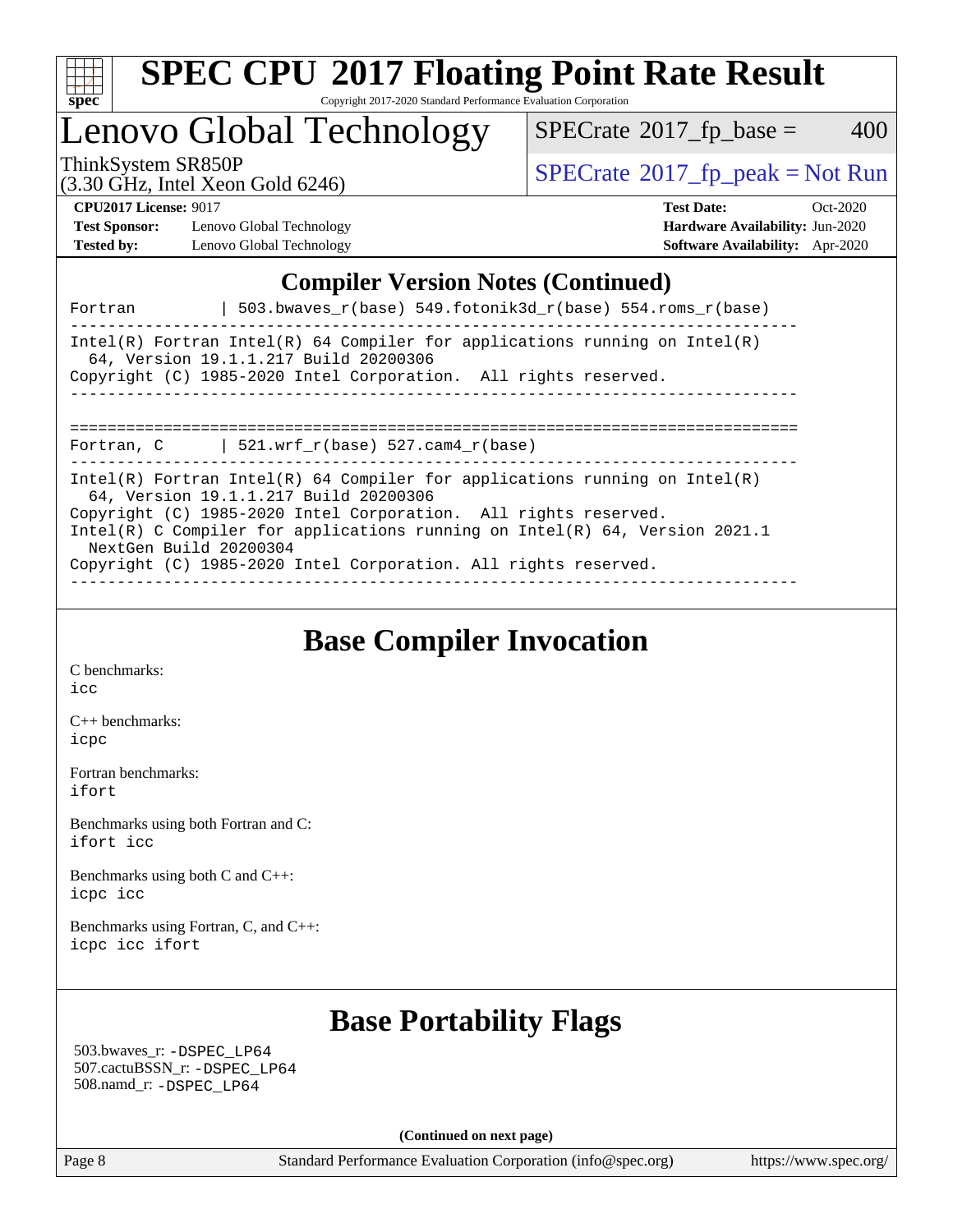

### Lenovo Global Technology

 $SPECTate$ <sup>®</sup>[2017\\_fp\\_base =](http://www.spec.org/auto/cpu2017/Docs/result-fields.html#SPECrate2017fpbase) 400

(3.30 GHz, Intel Xeon Gold 6246)

ThinkSystem SR850P<br>  $SPECTI<sub>2</sub>120 CI<sub>2</sub>1215  
(2, 20 CI<sub>2</sub>15)$ 

**[Test Sponsor:](http://www.spec.org/auto/cpu2017/Docs/result-fields.html#TestSponsor)** Lenovo Global Technology **[Hardware Availability:](http://www.spec.org/auto/cpu2017/Docs/result-fields.html#HardwareAvailability)** Jun-2020 **[Tested by:](http://www.spec.org/auto/cpu2017/Docs/result-fields.html#Testedby)** Lenovo Global Technology **[Software Availability:](http://www.spec.org/auto/cpu2017/Docs/result-fields.html#SoftwareAvailability)** Apr-2020

**[CPU2017 License:](http://www.spec.org/auto/cpu2017/Docs/result-fields.html#CPU2017License)** 9017 **[Test Date:](http://www.spec.org/auto/cpu2017/Docs/result-fields.html#TestDate)** Oct-2020

### **[Base Portability Flags \(Continued\)](http://www.spec.org/auto/cpu2017/Docs/result-fields.html#BasePortabilityFlags)**

 510.parest\_r: [-DSPEC\\_LP64](http://www.spec.org/cpu2017/results/res2020q4/cpu2017-20201026-24294.flags.html#suite_basePORTABILITY510_parest_r_DSPEC_LP64) 511.povray\_r: [-DSPEC\\_LP64](http://www.spec.org/cpu2017/results/res2020q4/cpu2017-20201026-24294.flags.html#suite_basePORTABILITY511_povray_r_DSPEC_LP64) 519.lbm\_r: [-DSPEC\\_LP64](http://www.spec.org/cpu2017/results/res2020q4/cpu2017-20201026-24294.flags.html#suite_basePORTABILITY519_lbm_r_DSPEC_LP64) 521.wrf\_r: [-DSPEC\\_LP64](http://www.spec.org/cpu2017/results/res2020q4/cpu2017-20201026-24294.flags.html#suite_basePORTABILITY521_wrf_r_DSPEC_LP64) [-DSPEC\\_CASE\\_FLAG](http://www.spec.org/cpu2017/results/res2020q4/cpu2017-20201026-24294.flags.html#b521.wrf_r_baseCPORTABILITY_DSPEC_CASE_FLAG) [-convert big\\_endian](http://www.spec.org/cpu2017/results/res2020q4/cpu2017-20201026-24294.flags.html#user_baseFPORTABILITY521_wrf_r_convert_big_endian_c3194028bc08c63ac5d04de18c48ce6d347e4e562e8892b8bdbdc0214820426deb8554edfa529a3fb25a586e65a3d812c835984020483e7e73212c4d31a38223) 526.blender\_r: [-DSPEC\\_LP64](http://www.spec.org/cpu2017/results/res2020q4/cpu2017-20201026-24294.flags.html#suite_basePORTABILITY526_blender_r_DSPEC_LP64) [-DSPEC\\_LINUX](http://www.spec.org/cpu2017/results/res2020q4/cpu2017-20201026-24294.flags.html#b526.blender_r_baseCPORTABILITY_DSPEC_LINUX) [-funsigned-char](http://www.spec.org/cpu2017/results/res2020q4/cpu2017-20201026-24294.flags.html#user_baseCPORTABILITY526_blender_r_force_uchar_40c60f00ab013830e2dd6774aeded3ff59883ba5a1fc5fc14077f794d777847726e2a5858cbc7672e36e1b067e7e5c1d9a74f7176df07886a243d7cc18edfe67) 527.cam4\_r: [-DSPEC\\_LP64](http://www.spec.org/cpu2017/results/res2020q4/cpu2017-20201026-24294.flags.html#suite_basePORTABILITY527_cam4_r_DSPEC_LP64) [-DSPEC\\_CASE\\_FLAG](http://www.spec.org/cpu2017/results/res2020q4/cpu2017-20201026-24294.flags.html#b527.cam4_r_baseCPORTABILITY_DSPEC_CASE_FLAG) 538.imagick\_r: [-DSPEC\\_LP64](http://www.spec.org/cpu2017/results/res2020q4/cpu2017-20201026-24294.flags.html#suite_basePORTABILITY538_imagick_r_DSPEC_LP64) 544.nab\_r: [-DSPEC\\_LP64](http://www.spec.org/cpu2017/results/res2020q4/cpu2017-20201026-24294.flags.html#suite_basePORTABILITY544_nab_r_DSPEC_LP64) 549.fotonik3d\_r: [-DSPEC\\_LP64](http://www.spec.org/cpu2017/results/res2020q4/cpu2017-20201026-24294.flags.html#suite_basePORTABILITY549_fotonik3d_r_DSPEC_LP64) 554.roms\_r: [-DSPEC\\_LP64](http://www.spec.org/cpu2017/results/res2020q4/cpu2017-20201026-24294.flags.html#suite_basePORTABILITY554_roms_r_DSPEC_LP64)

### **[Base Optimization Flags](http://www.spec.org/auto/cpu2017/Docs/result-fields.html#BaseOptimizationFlags)**

#### [C benchmarks](http://www.spec.org/auto/cpu2017/Docs/result-fields.html#Cbenchmarks):

```
-m64 -qnextgen -std=c11
-Wl,-plugin-opt=-x86-branches-within-32B-boundaries -Wl,-z,muldefs
-fuse-ld=gold -xCORE-AVX512 -Ofast -ffast-math -flto -mfpmath=sse
-funroll-loops -qopt-mem-layout-trans=4
-L/usr/local/jemalloc64-5.0.1/lib -ljemalloc
```
[C++ benchmarks:](http://www.spec.org/auto/cpu2017/Docs/result-fields.html#CXXbenchmarks)

[-m64](http://www.spec.org/cpu2017/results/res2020q4/cpu2017-20201026-24294.flags.html#user_CXXbase_m64-icc) [-qnextgen](http://www.spec.org/cpu2017/results/res2020q4/cpu2017-20201026-24294.flags.html#user_CXXbase_f-qnextgen) [-Wl,-plugin-opt=-x86-branches-within-32B-boundaries](http://www.spec.org/cpu2017/results/res2020q4/cpu2017-20201026-24294.flags.html#user_CXXbase_f-x86-branches-within-32B-boundaries_0098b4e4317ae60947b7b728078a624952a08ac37a3c797dfb4ffeb399e0c61a9dd0f2f44ce917e9361fb9076ccb15e7824594512dd315205382d84209e912f3) [-Wl,-z,muldefs](http://www.spec.org/cpu2017/results/res2020q4/cpu2017-20201026-24294.flags.html#user_CXXbase_link_force_multiple1_b4cbdb97b34bdee9ceefcfe54f4c8ea74255f0b02a4b23e853cdb0e18eb4525ac79b5a88067c842dd0ee6996c24547a27a4b99331201badda8798ef8a743f577) [-fuse-ld=gold](http://www.spec.org/cpu2017/results/res2020q4/cpu2017-20201026-24294.flags.html#user_CXXbase_f-fuse-ld_920b3586e2b8c6e0748b9c84fa9b744736ba725a32cab14ad8f3d4ad28eecb2f59d1144823d2e17006539a88734fe1fc08fc3035f7676166309105a78aaabc32) [-xCORE-AVX512](http://www.spec.org/cpu2017/results/res2020q4/cpu2017-20201026-24294.flags.html#user_CXXbase_f-xCORE-AVX512) [-Ofast](http://www.spec.org/cpu2017/results/res2020q4/cpu2017-20201026-24294.flags.html#user_CXXbase_f-Ofast) [-ffast-math](http://www.spec.org/cpu2017/results/res2020q4/cpu2017-20201026-24294.flags.html#user_CXXbase_f-ffast-math) [-flto](http://www.spec.org/cpu2017/results/res2020q4/cpu2017-20201026-24294.flags.html#user_CXXbase_f-flto) [-mfpmath=sse](http://www.spec.org/cpu2017/results/res2020q4/cpu2017-20201026-24294.flags.html#user_CXXbase_f-mfpmath_70eb8fac26bde974f8ab713bc9086c5621c0b8d2f6c86f38af0bd7062540daf19db5f3a066d8c6684be05d84c9b6322eb3b5be6619d967835195b93d6c02afa1) [-funroll-loops](http://www.spec.org/cpu2017/results/res2020q4/cpu2017-20201026-24294.flags.html#user_CXXbase_f-funroll-loops) [-qopt-mem-layout-trans=4](http://www.spec.org/cpu2017/results/res2020q4/cpu2017-20201026-24294.flags.html#user_CXXbase_f-qopt-mem-layout-trans_fa39e755916c150a61361b7846f310bcdf6f04e385ef281cadf3647acec3f0ae266d1a1d22d972a7087a248fd4e6ca390a3634700869573d231a252c784941a8) [-L/usr/local/jemalloc64-5.0.1/lib](http://www.spec.org/cpu2017/results/res2020q4/cpu2017-20201026-24294.flags.html#user_CXXbase_jemalloc_link_path64_1_cc289568b1a6c0fd3b62c91b824c27fcb5af5e8098e6ad028160d21144ef1b8aef3170d2acf0bee98a8da324cfe4f67d0a3d0c4cc4673d993d694dc2a0df248b) [-ljemalloc](http://www.spec.org/cpu2017/results/res2020q4/cpu2017-20201026-24294.flags.html#user_CXXbase_jemalloc_link_lib_d1249b907c500fa1c0672f44f562e3d0f79738ae9e3c4a9c376d49f265a04b9c99b167ecedbf6711b3085be911c67ff61f150a17b3472be731631ba4d0471706)

[Fortran benchmarks](http://www.spec.org/auto/cpu2017/Docs/result-fields.html#Fortranbenchmarks):

```
-m64 -Wl,-plugin-opt=-x86-branches-within-32B-boundaries -Wl,-z,muldefs
-fuse-ld=gold -xCORE-AVX512 -O3 -ipo -no-prec-div -qopt-prefetch
-ffinite-math-only -qopt-multiple-gather-scatter-by-shuffles
-qopt-mem-layout-trans=4 -nostandard-realloc-lhs -align array32byte
-auto -mbranches-within-32B-boundaries
-L/usr/local/jemalloc64-5.0.1/lib -ljemalloc
```
#### [Benchmarks using both Fortran and C](http://www.spec.org/auto/cpu2017/Docs/result-fields.html#BenchmarksusingbothFortranandC):

```
-m64 -qnextgen -std=c11
-Wl,-plugin-opt=-x86-branches-within-32B-boundaries -Wl,-z,muldefs
-fuse-ld=gold -xCORE-AVX512 -Ofast -ffast-math -flto -mfpmath=sse
-funroll-loops -qopt-mem-layout-trans=4 -O3 -ipo -no-prec-div
-qopt-prefetch -ffinite-math-only
-qopt-multiple-gather-scatter-by-shuffles -nostandard-realloc-lhs
-align array32byte -auto -mbranches-within-32B-boundaries
-L/usr/local/jemalloc64-5.0.1/lib -ljemalloc
```
**(Continued on next page)**

|  | Page 9 | Standard Performance Evaluation Corporation (info@spec.org) | https://www.spec.org/ |
|--|--------|-------------------------------------------------------------|-----------------------|
|--|--------|-------------------------------------------------------------|-----------------------|